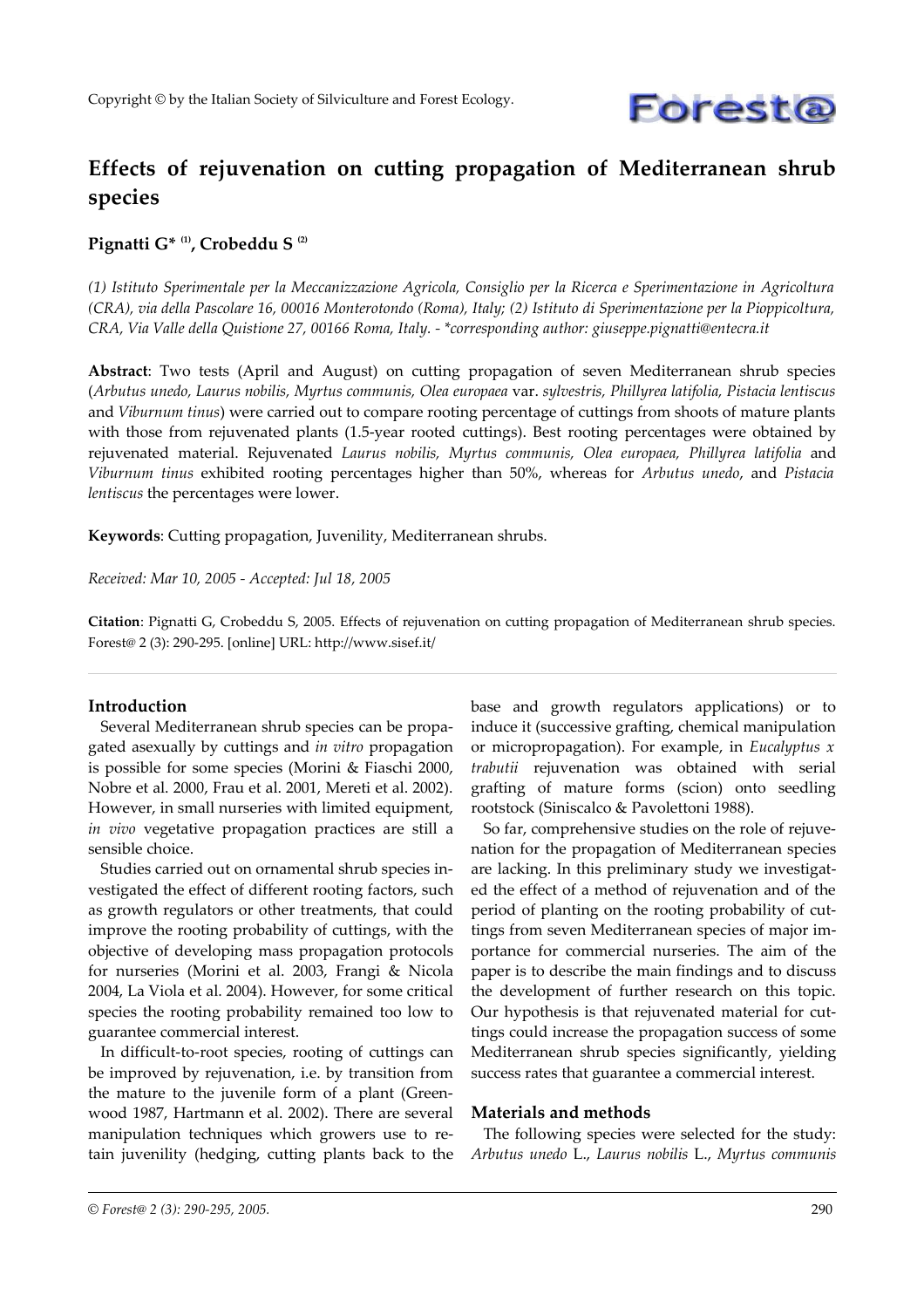#### *Pignatti G & Crobeddu S - Forest@ 2 (3): 290-295*

L., *Olea europaea* L.var. *sylvestris* Brot.*, Phillyrea latifolia* L., *Pistacia lentiscus* L. and *Viburnum tinus* L. These represent natural components of the Mediterranean maquis, but have also a relevance as ornamentals, i.e. for cut foliage production (Cervelli & De Lucia 2004), or for restoration ecology purposes (Deidda & Mulas 2004).

Approximately 20-year mature donor plants, grown in the open of a nursery in Rome, were used in spring (April 2004) for collecting semi-hardwood cuttings (named "M"). These were obtained from new shoots emerging at branches which were pruned in the winter. In the same period other material was collected from previously rooted cuttings (juvenile donor plants, named "J"). This rejuvenation method, described by Davies (1983) as "serial cutting", was used with some success for the difficultto-root cuttings of *Quercus virginiana* (Morgan et al. 1980). The juvenile donor plants (fig. 1), grown in an unheated glasshouse, were 1.5 years old and were frequently pruned to stimulate the emergence of new semi-hardwood shoots. A second test was carried out in mid-summer (August 2004) with the same materials.

For each species and type of material, 48 cuttings (fig. 2) were planted in alveolar containers filled with propagation medium (peat and perlite 1:1 v/v) and placed in enclosed frames covered with polyethylene. Basal heating (minimum temperature 19° C) and mist irrigation were provided. Cuttings were treated with 0.8% α-naphtalene acetic acid (NAA) in powder formulation. NAA and IBA (indole 3-butyric acid) are synthetic growth regulators, which belong to the class of auxins. It has been re-

**Fig. 1** - Rejuvenated donor plant of *Pistacia lentiscus*.

peatedly confirmed that auxin is required for initiation of adventitious roots on stems and that the development of the first initial root cells is dependent upon either applied or endogenous auxin (Hartmann et al. 2002). Nevertheless, the response to auxin treatment is not universal (cuttings of some difficult-to-root species still root poorly after treatment with auxin). For general use, the treatment

**Fig. 2** - Semi-hardwood cuttings of *Arbutus unedo, Myrtus communis, Phillyrea latifolia, Pistacia lentiscus,* and *Viburnum tinus.*



291 *© Forest@ 2 (3): 290-295, 2005.*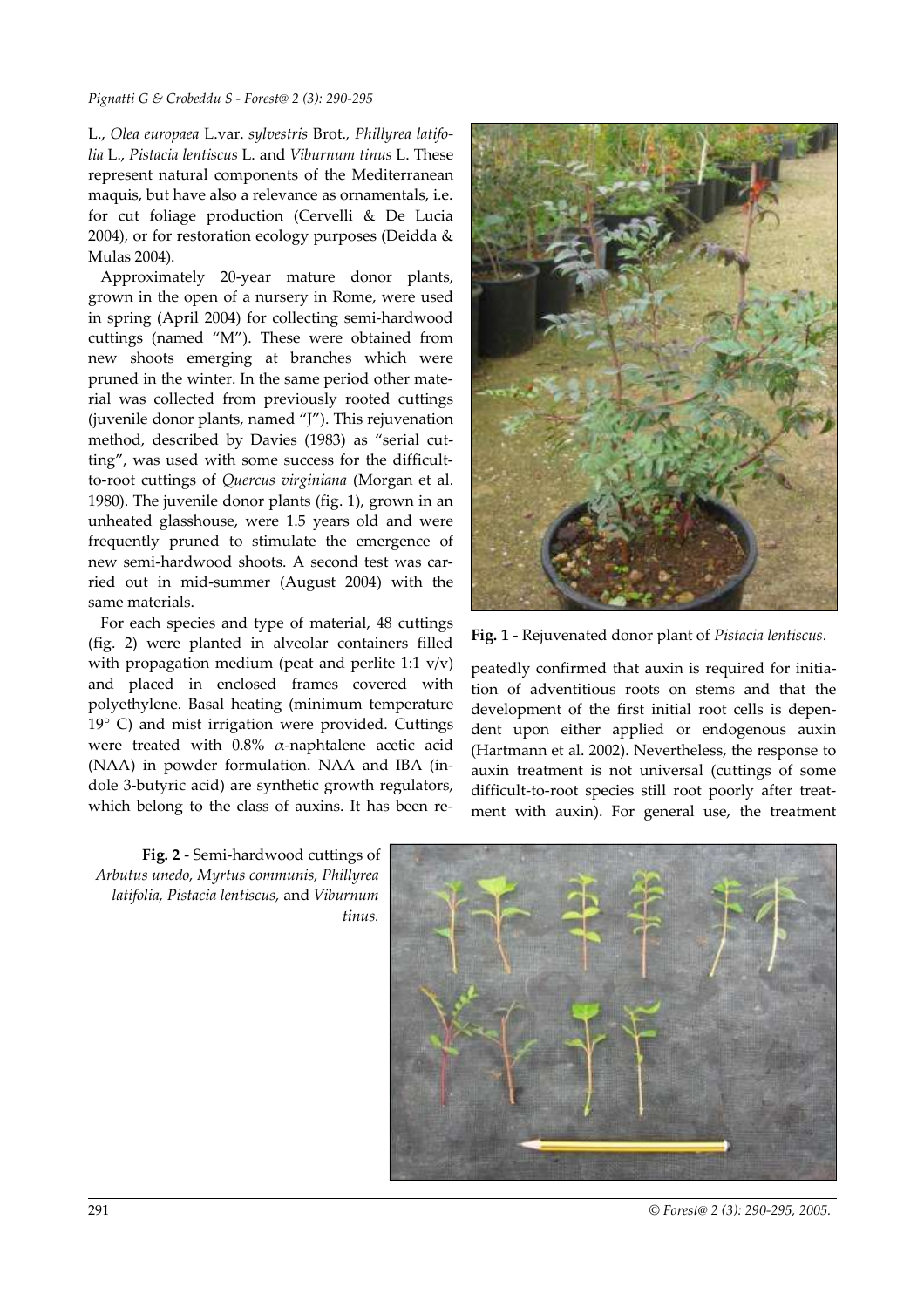| <b>Species</b>                 | April             |                     | August            |                     |
|--------------------------------|-------------------|---------------------|-------------------|---------------------|
|                                | М                 |                     | M                 |                     |
| Arbutus unedo                  | 0.0(0.0, 9.7)     | 44.4 (27.9, 61.9)   | 16.7(6.4, 32.8)   | 50.0(32.9, 67.1)    |
| Laurus nobilis                 | 0.0(0.0, 9.7)     | 58.3 (40.8, 74.5)   | 75.0 (57.8, 87.9) | 58.3 (40.8, 74.5)   |
| Myrtus communis                | 58.3 (40.8, 74.5) | 86.1 (70.5, 95.3)   | 88.9 (73.9, 96.9) | 91.7 (77.5, 98.2)   |
| Olea europaea v.<br>sylvestris | 66.7 (49.0, 81.4) | 100.0 (90.3, 100.0) | 11.1(3.1, 26.1)   | 100.0 (90.3, 100.0) |
| Phillyrea latifolia            | 0.0(0.0, 9.7)     | 86.1 (70.5, 95.3)   | 33.3 (18.6, 51)   | 86.1 (70.5, 95.3)   |
| Pistacia lentiscus             | 0.0(0.0, 9.7)     | 22.2 (10.1, 39.2)   | 0.0(0.0, 9.7)     | 77.8 (60.8, 89.9)   |
| Viburnum tinus                 | 16.7(6.4, 32.8)   | 75.0 (57.8, 87.9)   | 58.3 (40.8, 74.5) | 61.1(43.5, 76.9)    |

**Tab. 1** - Rooting probability (%) for each combination of species, plant and material (mature plants: M, rejuvenated material: J). Graphical summary of the data in fig. 3.

with auxins (IBA and/or NAA) is recommended for the propagation of the majority of plant species (Davis & Haissig 1990).

No randomization technique was adopted. For each species, one half of a container was arbitrarily assigned to M or J cuttings, and the disposition of the containers was chosen arbitrarily. Three months later, cuttings were gradually exposed to lower humidity reducing irrigation and opening the polyethylene protection foil, to induce hardiness in the rooted plants. After two weeks cuttings were individually checked to assess the presence of new adventitious roots.

Rooting probability was estimated for each species, material type, and period, using descriptive statistical techniques. The estimated rooting probability is reported together with exact binomial two-sided 95% confidence intervals.

# **Results**

Rooting probability estimates and confidence intervals for each species, material type and period are shown in tab. 1, whereas fig. 3 provides a graphical summary of rooting probability.

*Arbutus unedo* rooting percentage for M cuttings was very low (0% in April, 16.7% in August, with



**Fig. 3** - Rooting probability (%), estimates and 95% confidence intervals for each combination of species, plant and material. Point estimates for mature plants (M) are shown as white markers. Point estimates for rejuvenated material (J), are shown in dark grey markers.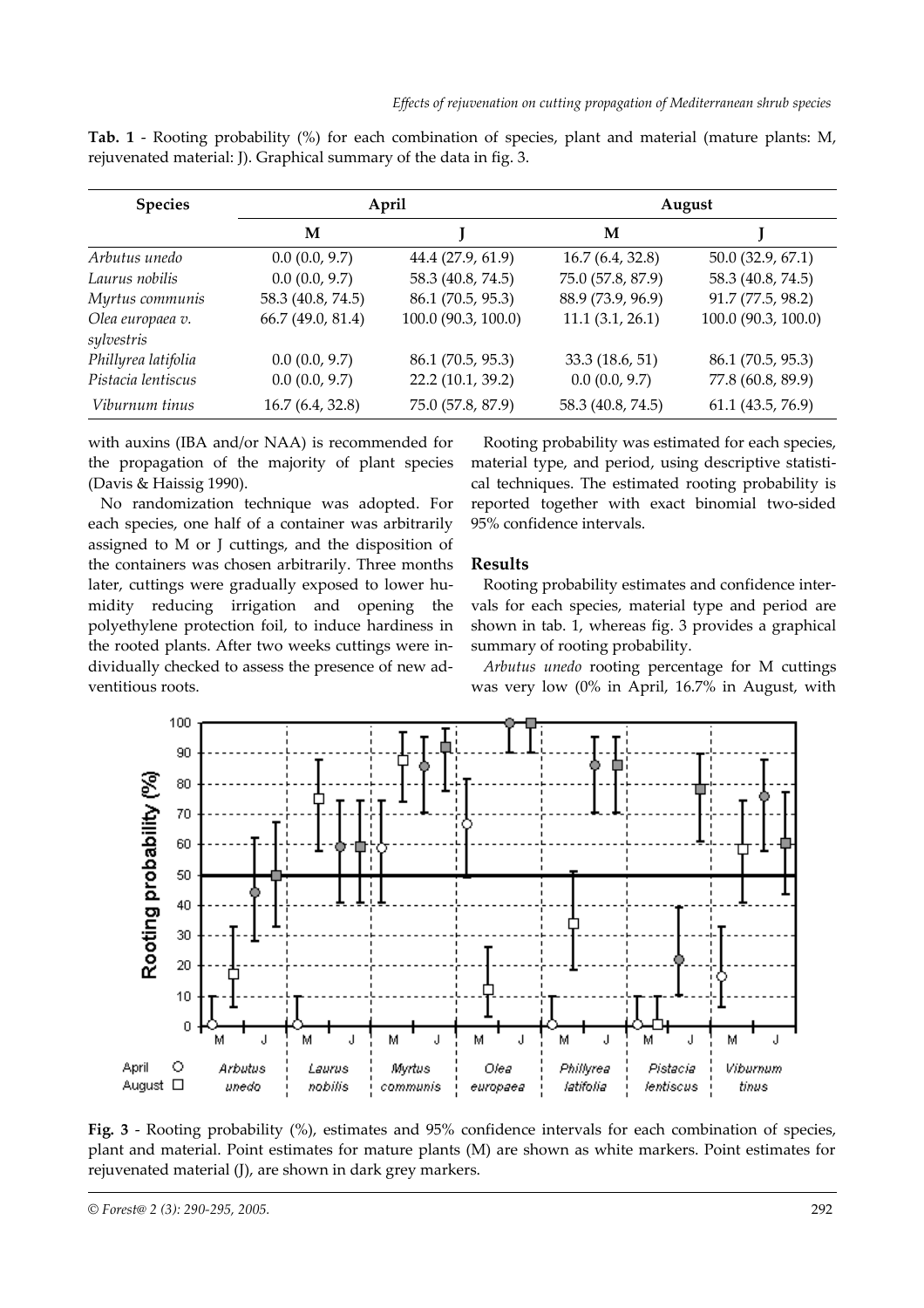

**Fig. 4** - Estimated rooting probability (%) by species (*Arbutus unedo, Laurus nobilis, Myrtus communis, Olea europaea* var*. sylvestris, Phillyrea latifolia, Pistacia lentiscus* and *Viburnum tinus)*, material and period.

confidence interval limits between 0.0 and 32.8%), whereas J material performed better (44.4 and 50.0% respectively, c.i. between 27.9 and 67.1%). *Myrtus communis* M cuttings rooted well (58.3 and 88.9%, c.i. between 40.8 and 96.9%), and J cuttings gave even better results in both periods (86.1 and 91.7%, c.i. between 70.5 and 98.2%). *Olea europaea var. sylvestris* showed a similar trend: M cuttings (rooting 66.7 and 11.1%, c.i. between 3.1 and 81.4%) performed worse than J cuttings (rooting 100% in both periods, c.i between 90.3 and 100%). Rooting of J cuttings of *Phillyrea latifolia* was markedly higher than M (86.1% in both periods compared to 0 and 33.3% respectively; confidence interval limits were between 70.5 and 95.3% compared to 0.0 and 51%). *Pistacia lentiscus* M cuttings were the only ones not able to root whereas J cuttings rooted in April (22.2%), and significantly more in August (77.8%), with confidence interval between 10.1 and 89.9%. Finally, also in *Viburnum tinus,* M cuttings (16.7 and 58.3%, c.i. between 6.4 and 74.5%) rooted less than J (75.0 and 61.1%, c.i. between 43.5 and 87.9%). *Laurus nobilis* M cuttings were unable to root in April but 75.0% rooted in August (c.i. between 0 and 87.9%) whereas J material rooted equally in the two periods (58.3%, c.i. between 40.8 and 74.5%).

Estimated rooting probability by species, material or period, averaged across all other factors, is presented in fig. 4. For all species, except *Laurus nobilis* in the August test, the observed rooting probability was higher for J cuttings compared to M ones. *Arbutus unedo* and *Pistacia lentiscus* showed low rooting percentages in comparison to the other species. August was the best period for rooting for most species except for *Laurus nobilis* and *Viburnum tinus*.

## **Discussion**

As already mentioned in the introduction, there are several techniques to rejuvenate forest species. The method we adopted for rejuvenating Mediterranean shrubs through rooted cuttings which in turn will produce new shoots for propagation material, could be considered as a cultural practice for producing stock plants.

Recent studies on vegetative propagation by cuttings of Mediterranean species doubted the possibility to develop protocols for difficult-to-root species, as *Arbutus unedo*, *Pistacia lentiscus* and *Phillyrea latifolia*, because of low and variable rooting success, strongly depending on the production period (Morini et al. 2003, La Viola et al. 2004). Our results with juvenile cuttings of these species, however, did not exclude reaching, and in some cases exceeding, 50% rooting. This percentage is considered the threshold value of economic convenience for mass production in nurseries (Hartmann et al. 2002). The effect was consistent between the two periods. In any case, to avoid rooting failures typical for mature plants material (0%), the use of cuttings collected from rejuvenated plants seemed to be of crucial importance.

For *Viburnum tinus* and *Laurus nobilis*, species with generally minor cutting propagation concerns, rooting percentages for rejuvenated materials were higher than 50%. Finally, *Myrtus communis* and *Olea europaea*, as reported in the above mentioned studies, are suitable for mass production by cuttings in nurseries, but our observations showed that best performances were recorded for juvenile material. In *Myrtus communis* the differences between the two types of material seemed less important than in *Olea*.

The main findings of our research are consistent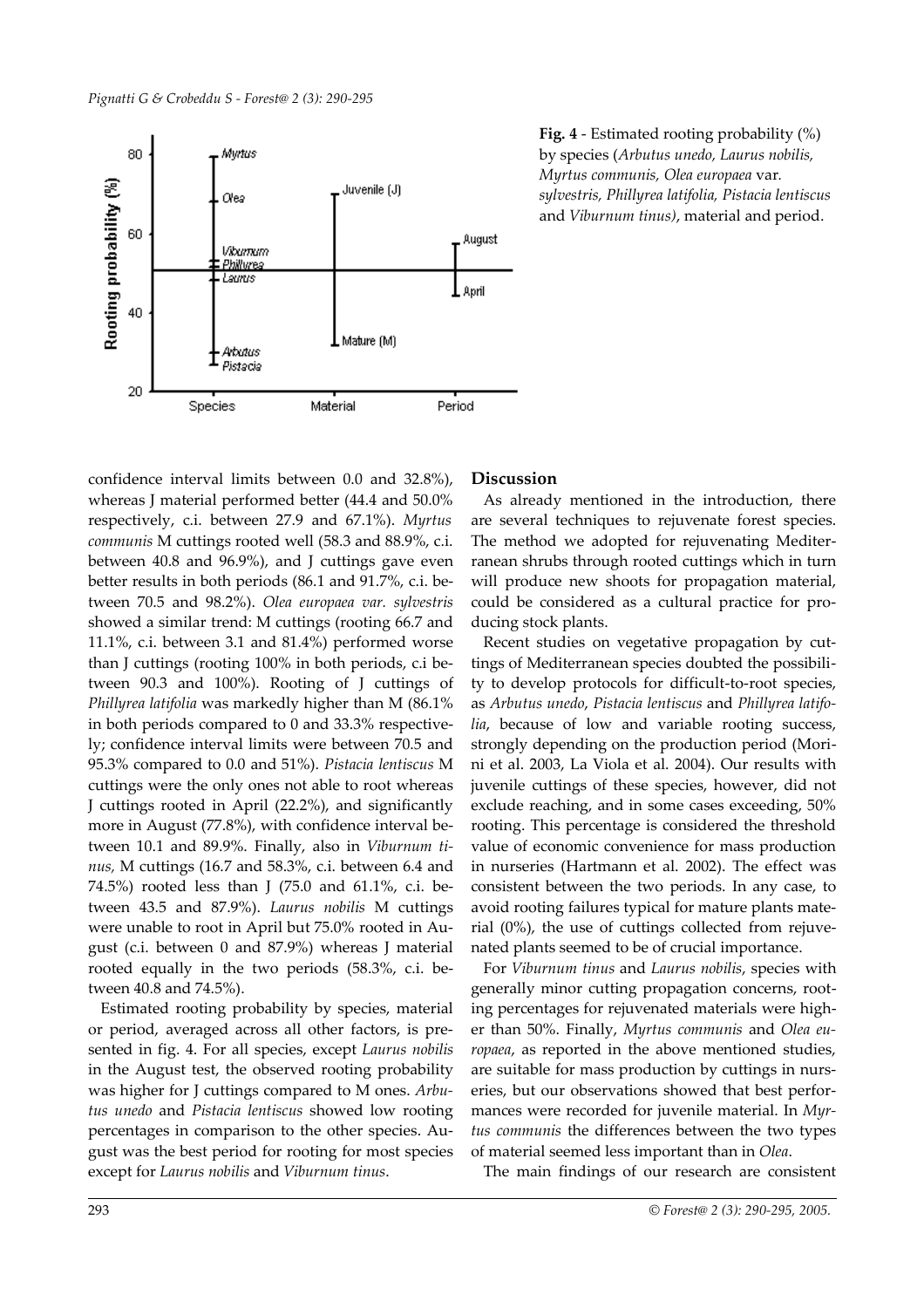with several studies on forest species, which reported that juvenile tissues developed adventitious roots more easily (Bonga 1982, Maleike 1990, Sommer 1992). It is supposed that in the transition from juvenile to mature phase, specific genes are turned on or off and can negatively influence rooting since certain enzymes may or may not be produced (Davies 1993). Nevertheless the primary control of rooting is still unclear (Heuser & Witham 1993, Hartmann et al. 2002).

In our study, the period of rooting seemed to be important for rooting success, although this was less relevant for juvenile cuttings. For mature materials, best results could be obtained in mid-late summer, when in Mediterranean climate a second period of growth starts with the first storm rains of August. For juvenile cuttings this effect seemed to be less important, maybe because donor plants were grown in the glasshouse, in more homogeneous environmental conditions. This difference in growing conditions of donor plants could bias to some extent the results of the study. Research has shown that the inherent rooting potential of shoots can be raised by treatments applied to stock plants, i.e. by general or localized dark treatment or by maintaining stock plants under a high carbohydrate/high nitrogen level. Although Heide (1968) evidenced a complex interaction between temperature and stock plant photoperiod on the level of endogenous auxins and other hormones, the effects of the air temperature on stock plants appears to play a minor role in the ease of rooting of cuttings (Hartmann et al. 2002). Nevertheless, the evaluation of different growing conditions of donor plants could be the aim of further research.

The exploratory nature of our study must be underlined. The study was carried out on a limited range of genotypes and on a total number of 48 cuttings for material/species. Further research is needed to investigate the relevance of the genotype factor, which may play a crucial role for propagation success because of the high variety of ecotypes in Mediterranean ecosystems.

## **Conclusion**

The study underlined relevance of juvenile material for rooting success in propagation by cuttings of Mediterranean shrub species. The more interesting consequences, from the view point of nursery industry, were related to species, as *Arbutus unedo* and *Pistacia lentiscus* which are often difficult to propagate even by seed. A better definition of mass protocols by using juvenile plant stock material, the use of different growth regulators and the clarification of the role of genotype factor seems to be a priority for further research.

## **References**

- Bonga JM (1982). Vegetative propagation in relation to juvenility, maturity, and rejuvenation. In: Tissue culture in Forestry (Bonga JM, Durzan DJ eds), Nijhoff/Junk, The Hague, pp. 387-411.
- Cervelli C, De Lucia B (2004). Floricoltura, vivaismo e arredo verde: gli usi ornamentali delle piante della macchia mediterranea. Italus Hortus, 11 (4): 40-49.
- Davies FT (1983). Influence of juvenility and maturity in propagation. Comb. Proc. Intern. Plant Propag. Soc., 33: 559-564.
- Davis TD, Haissig BE (1990). Chemical control of adventitious root formation in cuttings. Plant Growth Reg. Soc. Amer. Quart., 18 (1): 1-17.
- Davies FT (1993). What's new in the biology of adventitious root formation. Comb. Proc. Intern. Plant Propag. Soc., 43: 382-385.
- Deidda P, Mulas M (2004). La coltivazione e la valenza polifunzionale delle piante mediterranee. Italus Hortus, 11 (4): 31- 36.
- Frangi P, Nicola S (2004). Studio della propagazione per talea di specie mediterranee di interesse ornamentale. Italus Hortus, 11 (4): 191-193.
- Frau A, Cadinu M, Repetto A, Zedda A (2001). Micropropagazione di cinque cloni di mirto sardo. Informatore Agrario, 57 (17): 65-67.
- Greenwood MS (1987). Rejuvenation of forest trees. J. Plant Growth Regulation 6 (1-2): 1-12.
- Heide OM (1968). Auxin level and regeneration of *Begonia* leaves. Planta 81: 153-159.
- Hartmann HT, Kester D, Davies F, Geneve R (2002). Plant Propagation, 7th edition. Upper Saddle River NJ, Prentice & Hall.
- Heuser CW, Witham F (1993). Adventitious root initiation - Future research on the site of auxin action. Comb. Proc. Intern. Plant Propag. Soc. 43: 521-525.
- La Viola F, Forleo LR, Cocozza Talia MA (2004). Propagazione agamica di alcune specie della macchia mediterranea. Italus Hortus, 11 (4): 186-190.
- Maleike R (1990). Some factors affecting rooting of cuttings. Comb. Proc. Intern. Plant Propag. Soc. 40: 191-194.
- Mereti M, Grigoriadou K, Nanos GD (2002). Micropropagation of the strawberry tree, *Arbutus unedo* L. Scientia Horticulturae, 93 (2): 143-148.
- Morgan DL, McWilliams EL, Parr WC (1980). Mantaining juvenility in live oak. HortScience 15: 493-494.